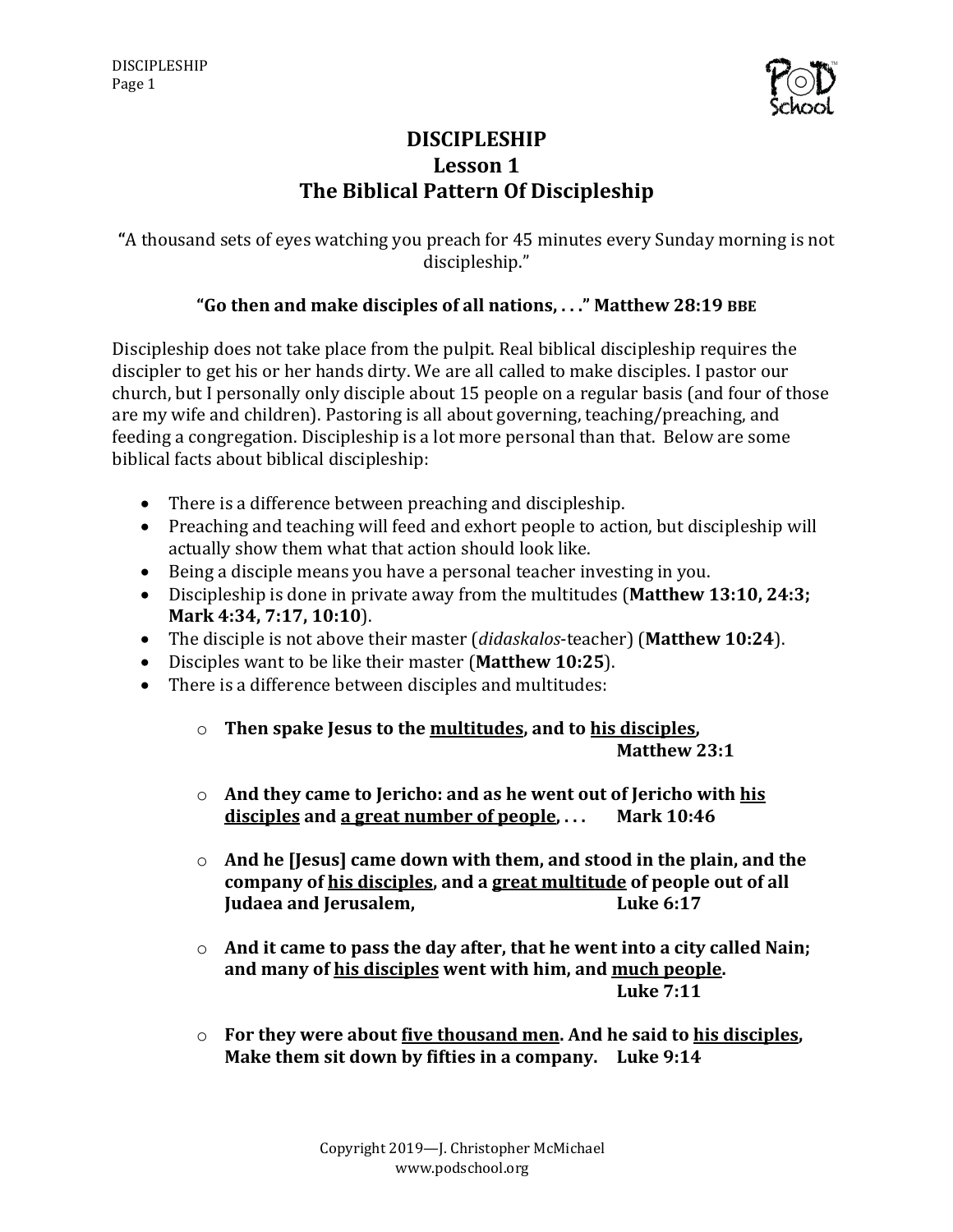

- Over and over again, the Gospels refer to the disciples as "his disciples." Jesus never claimed the multitudes as His (see the numerous verses below). The multitudes are generally unsubmitted vagabonds, though they can be found in the presence of God during a church service.
- Jesus had to teach everyone how to be His disciple (Luke 14:25-27; John 8:31, **13:35, 15:8**). Even then, very few were actually interested.
- Disciples turn to their master in time of trouble (Matthew 8:25). In this verse, they were in the boat with Jesus and were still struggling.
- Real disciples become like extended family (Matthew 12:49).
- Disciples take on the flavor, the style, the vision, the wisdom, the doctrine, and the success of their discipler!
- After 3.5 years of ministry, Jesus Christ, the Son of God, possessing the Spirit without measure, succeeded in making only 120 disciples (Acts 1:15). That's it! Only 13 of those disciples (the 11 plus Matthias and Justus) had been faithful to Jesus the entire 3.5 years.

# **Convert—Disciple—Epistle**

- **Convert** a baby Christian; a newly converted one. Someone who has recently given their life to Christ.
- **Disciple** a convert who is being trained, disciplined, instructed, and counseled in the doctrines of Jesus Christ. They have a mentor/discipler actively investing in their life. Also known as a little child or a young man in the faith.
- Epistle a mature saint. Someone whose life reads like a New Testament epistle. Someone whose life you can follow. Can also be called a father or mother in the faith.

## **THE LORD'S PATTERN OF DISCIPLESHIP**

Jesus Christ did not disciple every person He preached to. The Bible demonstrates that there were two categories of people surrounding the Lord's ministry: multitudes and disciples. Both groups acted differently, therefore He treated each group differently.

• And seeing the multitudes, he went up into a mountain: and when he was set, **his disciples came unto him:** Matthew 5:1

Disciples are always much closer to the instructor than the multitudes are. The multitudes are happy keeping their distance. They fear that getting too close might cause them to be pulled upon and their life to be inconvenienced.

• And straightway Jesus constrained his disciples to get into a ship, and to go before him unto the other side, while he sent the **multitudes** away. **Matthew 14:22**

Disciples go before their instructor to help with the next assignment. Multitudes go home.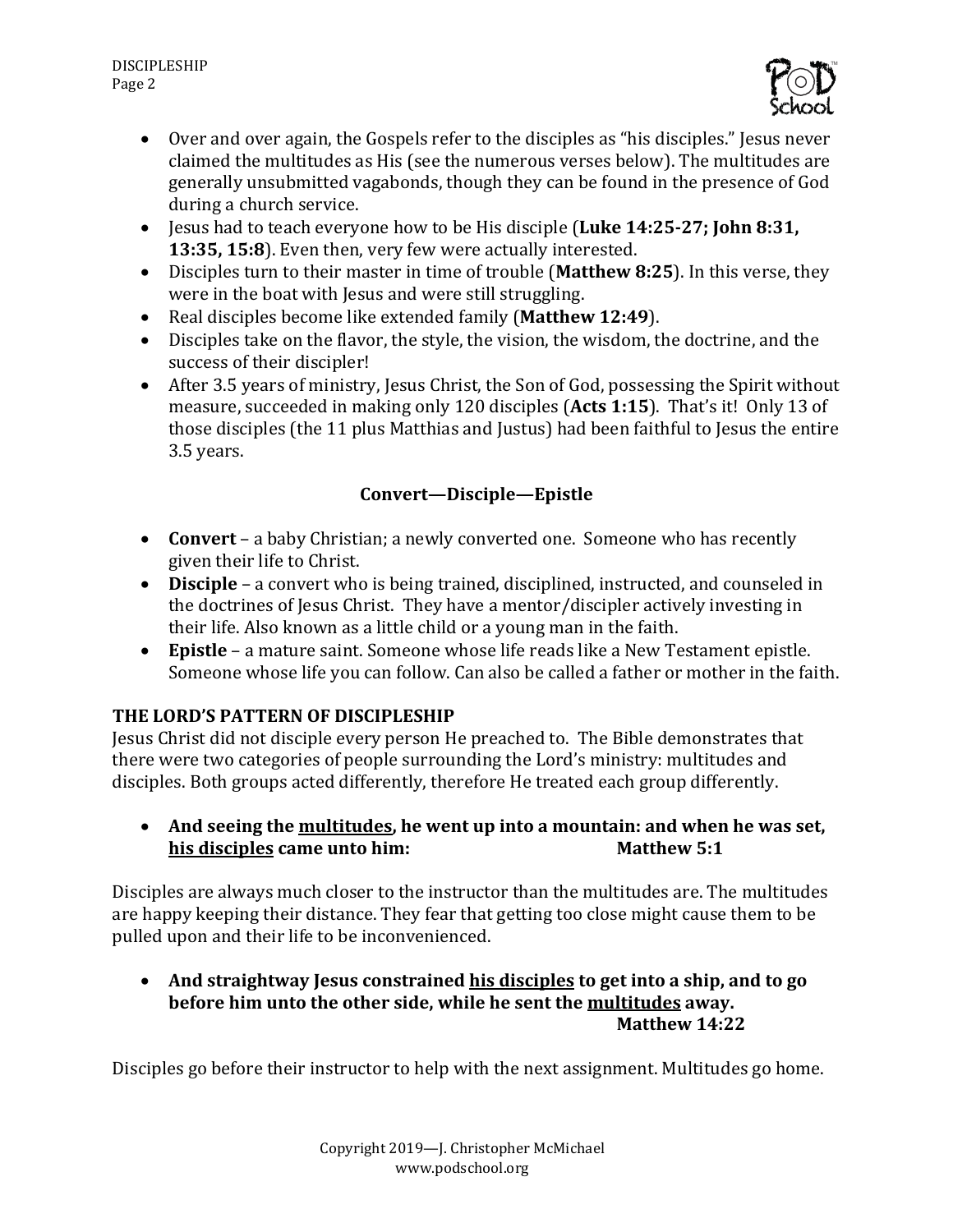

### • Then Jesus called his disciples unto him, and said, I have compassion on the **multitude, because they continue with me now three days ... Matthew 15:32**

Disciples will come when they are called—called to church, called to service, called to work details, called to outreaches, called to prayer meetings, etc. Multitudes come to hear and be healed (they come to receive, not really to give).

• But when he saw the multitudes, he was moved with compassion on them, **because they fainted, and were scattered abroad, as sheep having no shepherd. Matthew 9:36**

Jesus viewed the multitudes as shepherdless, yet they were still in His meetings. Today, countless multitudes are in gospel meetings, in the presence of God, yet still have no shepherd. These saints will always be susceptible to spiritual fainting and dispersion.

• And when he came to his disciples, he saw a great multitude about them, and the scribes questioning with them. <sup>16</sup>And he asked the scribes, What question **ye** with them? **Mark** 9:14, 16

Jesus "went to bat" for His disciples. He stood up for them against the religious bullies and finished the work they couldn't accomplish.

• In the mean time, when there were gathered together an innumerable **multitude** of people, insomuch that they trode one upon another, he began **to say unto his disciples first of all, Luke 12:1** 

Jesus always addresses His disciples first. The multitudes always seem to be the last to know or the last to hear.

## **THE LORD'S DISCIPLES**

Jesus did not disciple everyone who came to Him, but He did give very strict requirements for those who claimed they wanted what He had:

- Hate your family and your own life (Luke 14:26).
- Take up your cross (die to self) pursue Him (Luke 14:27).
- Forsake all that you have (even ministry callings) (Luke 14:33).

The Lord's discipleship ranks were very reminiscent of David's Mighty Men of Valor.

| Jesus Christ           | <b>King David</b>                   |
|------------------------|-------------------------------------|
| Multitudes             | The Six Hundred                     |
| The Seventy            | The Four Hundred                    |
| The Twelve             | The Mighty Men of Valor (37 Men)    |
| Peter, James, and John | The Three (Adino, Eleazar, Shammah) |
| John the Beloved       | Joab the Captain                    |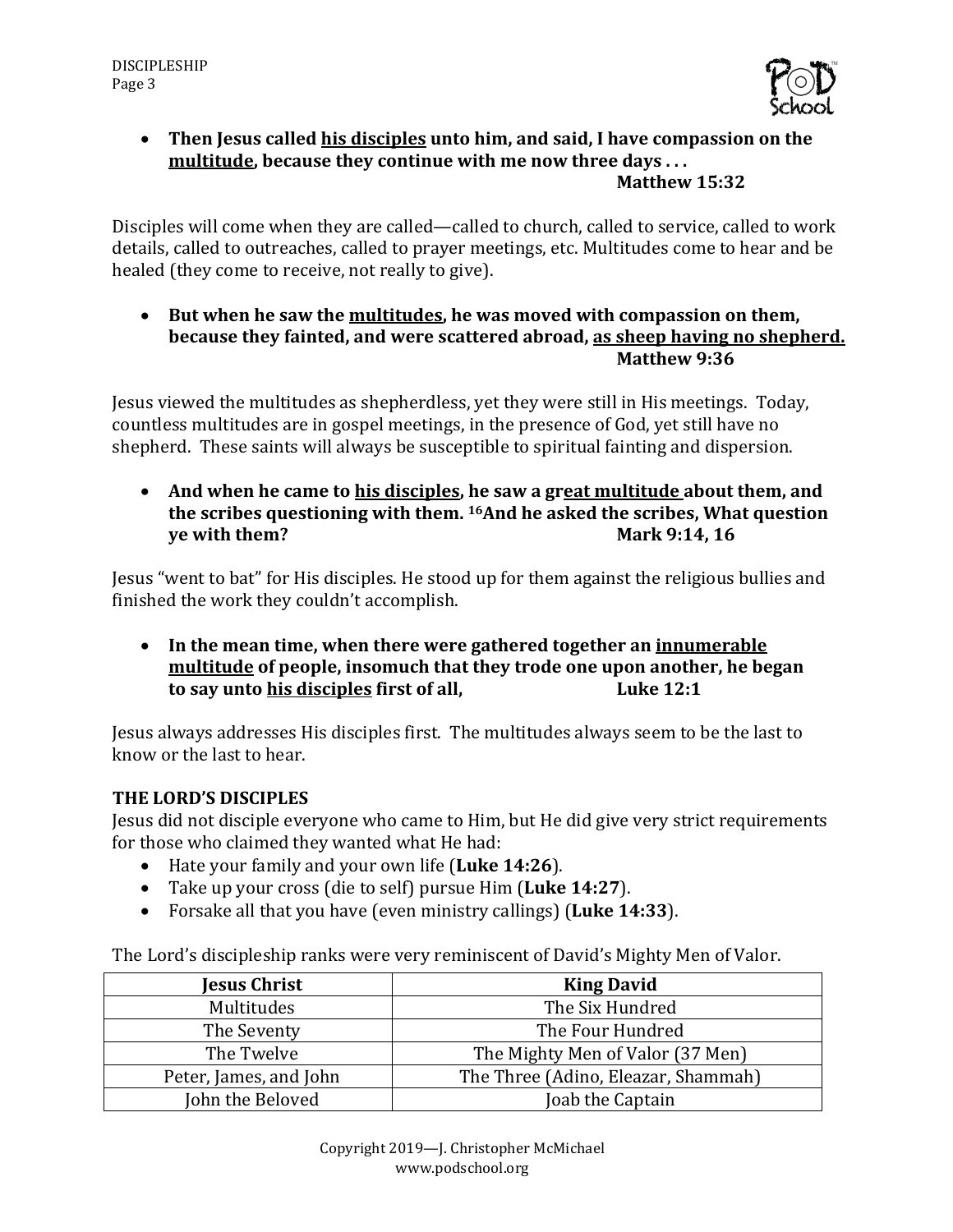

There will always be a hierarchy present in discipleship because not every Christian is equally hungry or committed.

- The Lord's disciples did more than just listen while He taught:
	- $\circ$  They asked Him deeper questions in private.
	- $\circ$  They prayed with Him.
	- $\circ$  They served Him.
	- $\circ$  They fetched transportation for Him (donkeys and boats).
	- $\circ$  They fetched food and prepared meals for Him.
	- $\circ$  They went before Him set up the next meetings.

# **MODERN APPLICATION**

The following points are wisdom for modern believers and observations taken from the pattern of discipleship practiced by the Lord Jesus:

- 1. 95% of discipleship takes place beyond the sermon, in private, with one-on-one time.
- 2. True discipleship requires trust, humility, hunger, and a desire to be different from what you already are. There can be no defense of your current condition.
- 3. True discipleship is inconvenient and costly.
- 4. Discipleship involves more than just informational learning. It involves instruction, correction, rebuke, adjustment, assignment, reinspection, and more correction until a lasting change has been made.
- 5. True discipleship will result in a changed flavor, a changed style, a changed attitude, a changed mindset, and a changed person.
- 6. A husband's best disciples should be his wife and children. A mother's best disciples should be her children. Don't win the world and lose your family.
- 7. Wives should look to their husband's and/or a Titus 2 woman for discipleship.
- 8. Generally speaking, and for propriety's sake, men should disciple men and women should disciple women. As a pastor, I disciple men and I expect that influence to trickle down through the rank and file of their homes. I have only discipled women if they were under my direct leadership at the church, otherwise I would be usurping their husband's or father's authority.
- 9. When you disciple a person, you will only be able to bring them up as high as you are in the Kingdom; therefore, though we are all called to make disciples, not every Christian is qualified to disciple.
- 10. You can never view your discipler as your equal. This will breed the sin of familiarity and contempt.
- 11. Being old neither qualifies you to be a discipler nor does it exempt you from discipleship. Maturity levels and fruit production are the Kingdom's metrics.
- 12. God only promotes true disciples. He does not promote the peripheral multitudes.

We must aspire to both be disciples and to make disciples. The Kingdom is advanced by self-replication. As it has been stated: Be one (a disciple). Make one (a disciple). Send one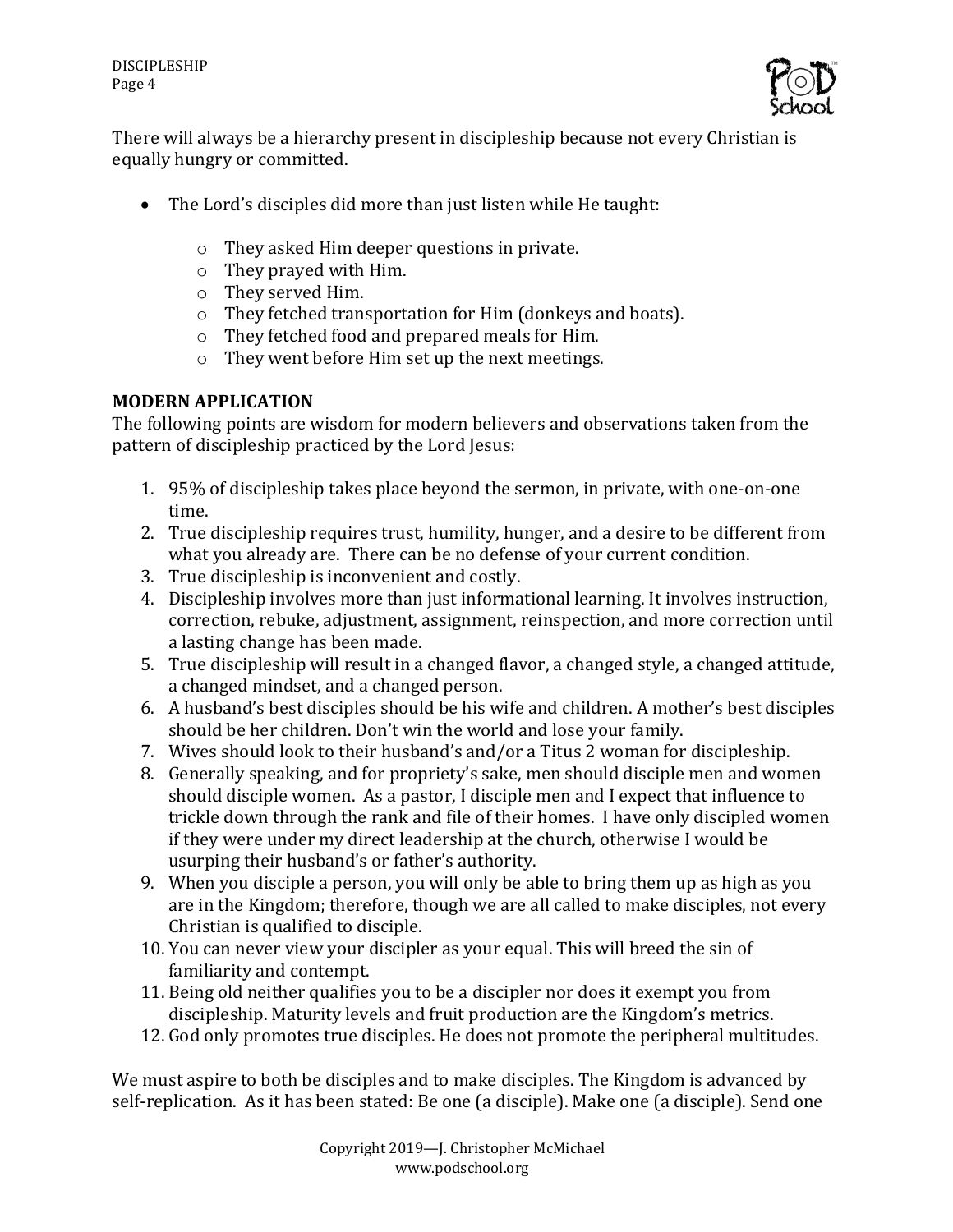

(a disciple). And never forget that it was Judas Iscariot, one of the Lord's best disciples, who betrayed Him.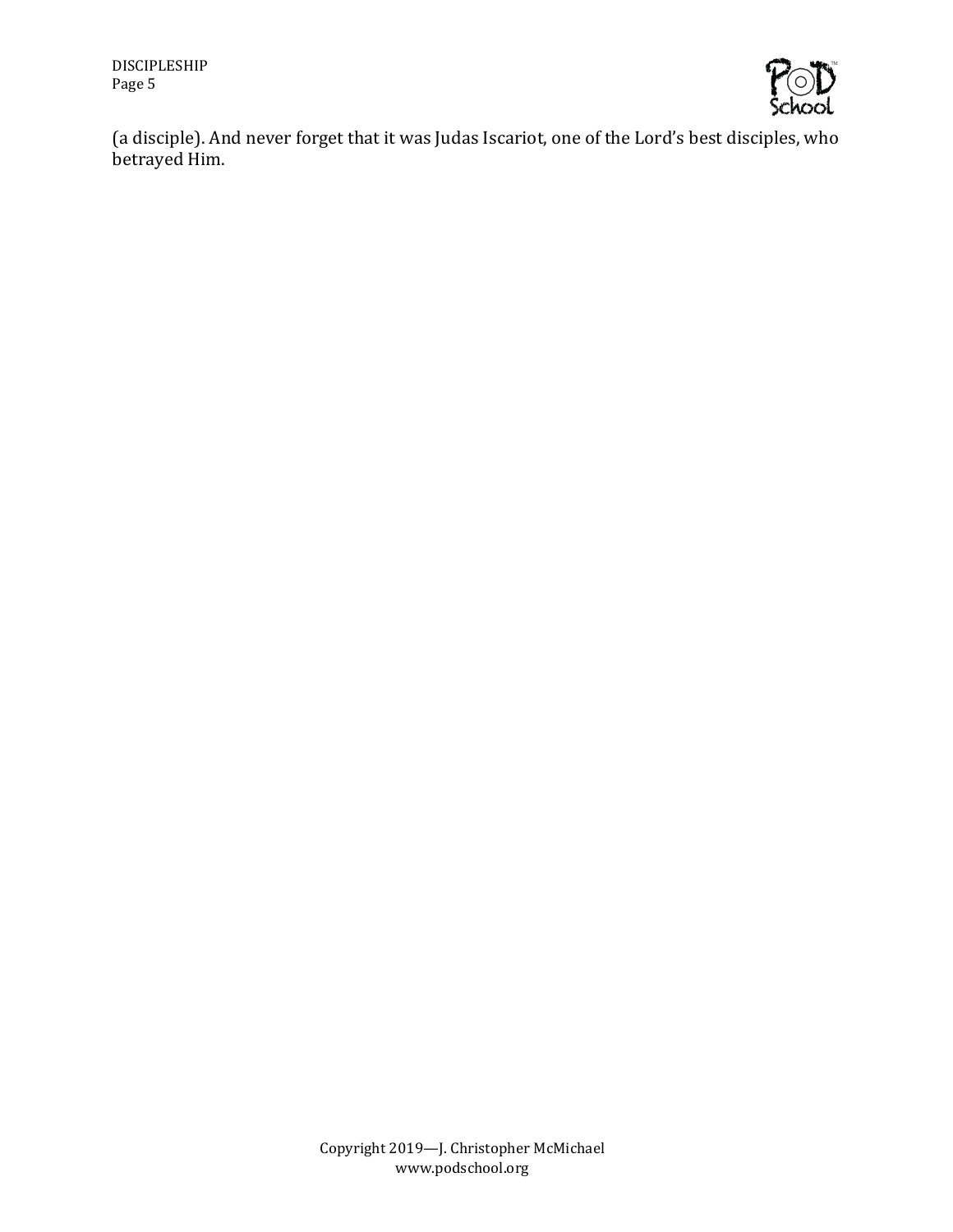

# **DISCIPLESHIP** Lesson 2 **Modern Discipleship**

We have established that true biblical discipleship is not merely sitting in a pew on Sunday morning, listening to the sermon, and taking notes. All this exercise has done is communicate knowledge to those hungry enough to pay attention and take notes.

"Disciple" (*mathetes*) appears 269 times in the New Testament, the term meaning: *a learner*, a *pupil, a disciple*. The abundant usage of *mathetes* readily indicates to us how important this concept is for the New Testament believer.

### **THE HISTORY OF DISCIPLESHIP**

Throughout ancient Greek history, disciples (*mathetes*) and teachers/masters (*didaskolos*) were a unit. One could not exist without the other. The biblical teacher-disciple unit is modeled after the same pattern and involves far more than the traditional classroom student experience. It is a relationship where not just knowledge is communicated, but also where tradition, behavior, culture, and values are transmitted. In short, true discipleship will automatically build a close relationship between the disciple and the teacher.

According to ancient Greek culture, to call oneself a disciple is to declare a "direct dependence of the one under instruction upon an authority superior in knowledge." Ancient papyri have also indicated that *mathetes* (disciple) was the equivalent of our modern term *apprentice.*

The concept of disciples and teachers is not present in the Old Testament because God revealed Himself to be the Lawgiver (**Exodus 20; Isaiah 33:22**). Not even Moses or the prophets were considered to be *didaskolos* or masters (the term is absent from the Septuagint, as is the Hebrew equivalent); they were simply mouthpieces. This changed after the Babylonian Captivity when it became very necessary for the Jews to know the Law of God. Those who gave themselves wholeheartedly to the study of the Law, the Torah, and the ancient traditions were called rabbis; those who studied under them were called *talmidh*, or disciples. The *talmidh* devoted himself to his rabbi not only to learn but also to serve. 

Discipleship was not just learning. It was also following and imitating. The imitation was no mere impersonation or mimicry; it was an imitation coming from a changed heart. True discipleship reproduces itself, the result being that true disciples imitate their discipler's doctrine, behavior, lifestyle, and even suffering.

## **DISCIPLES! DISCIPLES! EVERYWHERE!**

Every human being has been discipled by someone at some point in their life. Whether it be a sports coach, or a vocal coach, or a martial arts instructor. We are the totality of the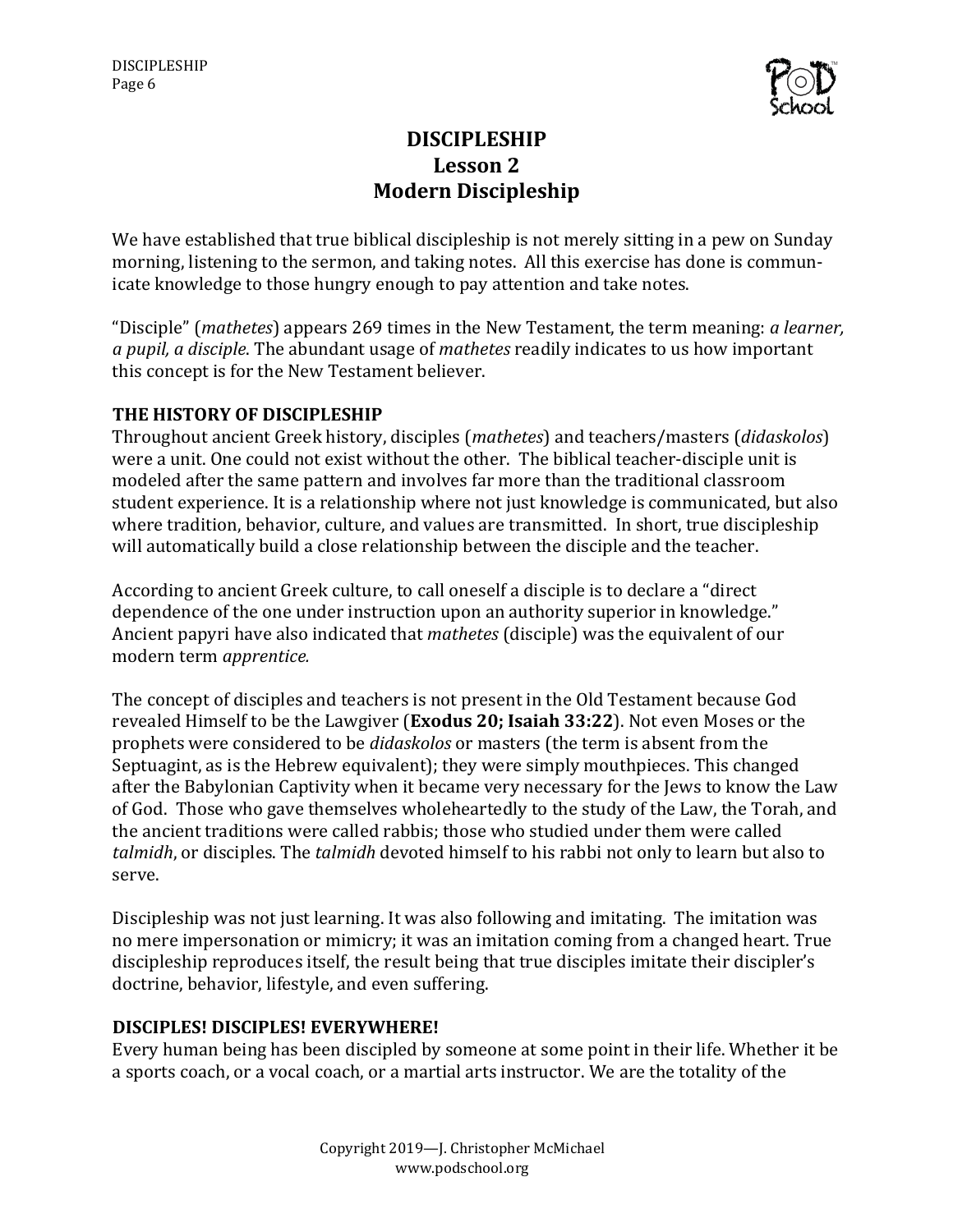

discipleship that has taken place in our life. We all live out a mimicry of we've learned somewhere in our past. In the times of Christ, everybody was eager to be discipled:

- The Pharisees had disciples (Matthew 22:6; Mark 2:18). o They considered themselves the disciples of Moses (**John 9:28**).
- John the Baptist had disciples (Matthew 11:2; Mark 2:18, 6:29; Luke 11:1; John **3:25**)
- Jesus had His disciples of 12, then 70, and finally 120 at Pentecost.
- Corinth had factitious infighting over who was better based upon their discipleship pedigree: "I'm of Paul" or "I'm of Apollos" (1 **Corinthians 3:4**).
- $\bullet$  It is abundantly evident that Paul had numerous disciples: Silas, Timothy, Titus, Erastus, Epaphroditus, John Mark, and Aquila and Priscilla to name a few.
- Aquila and Priscilla discipled Apollos (Acts 18:24-26).
- Now every Christian is called to make a disciple (Matthew 28:19-20). Who can you say you have discipled?
- Right now, someone is discipling your children. Is it you, their friends, or media?

# **NECESSARY DISCIPLESHIP ATTITUDES**

As with most things in life, discipleship is all about attitude. Without the proper attitude, no amount of training or knowledge will bring about a discipled change. Below are good discipleship attitudes.

- 1. **Heart**—First of all, you must have a heart for discipleship. That heart has one simple mantra: *I want what they have!* You don't have to understand everything, you just have to want better than you already have. As Peter said, "Where else will we go? You alone have the words of eternal life." Peter didn't understand everything, but he did understand that Jesus of Nazareth could help him.
- 2. **Hunger for change**—If you're happy being the same, you will never seek out change. Hunger for change may be the most necessary attitude. Hunger will allow you to endure the harder aspects of discipleship, like correction, rebuke, and inconvenience.
- 3. **Humility**—It takes humility to let your life to be realigned to someone else's. By submitting to a discipler, you allow them to become a template that your life gets cut-out to fit. They become your pattern. (Disciplers are not *the* standard, Jesus is the standard, but disciplers *are* living reflections of the standard.)
- 4. **Trust**—You must trust the person you are submitting to their knowledge, their ethics, their character, and their track record.
- 5. **Contempt for excuses**—Excuses short-circuit discipleship. The Bible reminds us that the blessing is in doing the Word, not excusing ourselves from it.

# DISCIPLESHIP-STAGED, MULTI-MENTORED, AND SEASONAL

Discipleship is not meant to be every day for the rest of your life. If that were the case, how could the Lord expect Christians to make disciples? It is evident from the Great Commission that at some point Christians are expected to graduate beyond needing regular hands-on training and move on to helping others in the same process. Consider these biblical facts: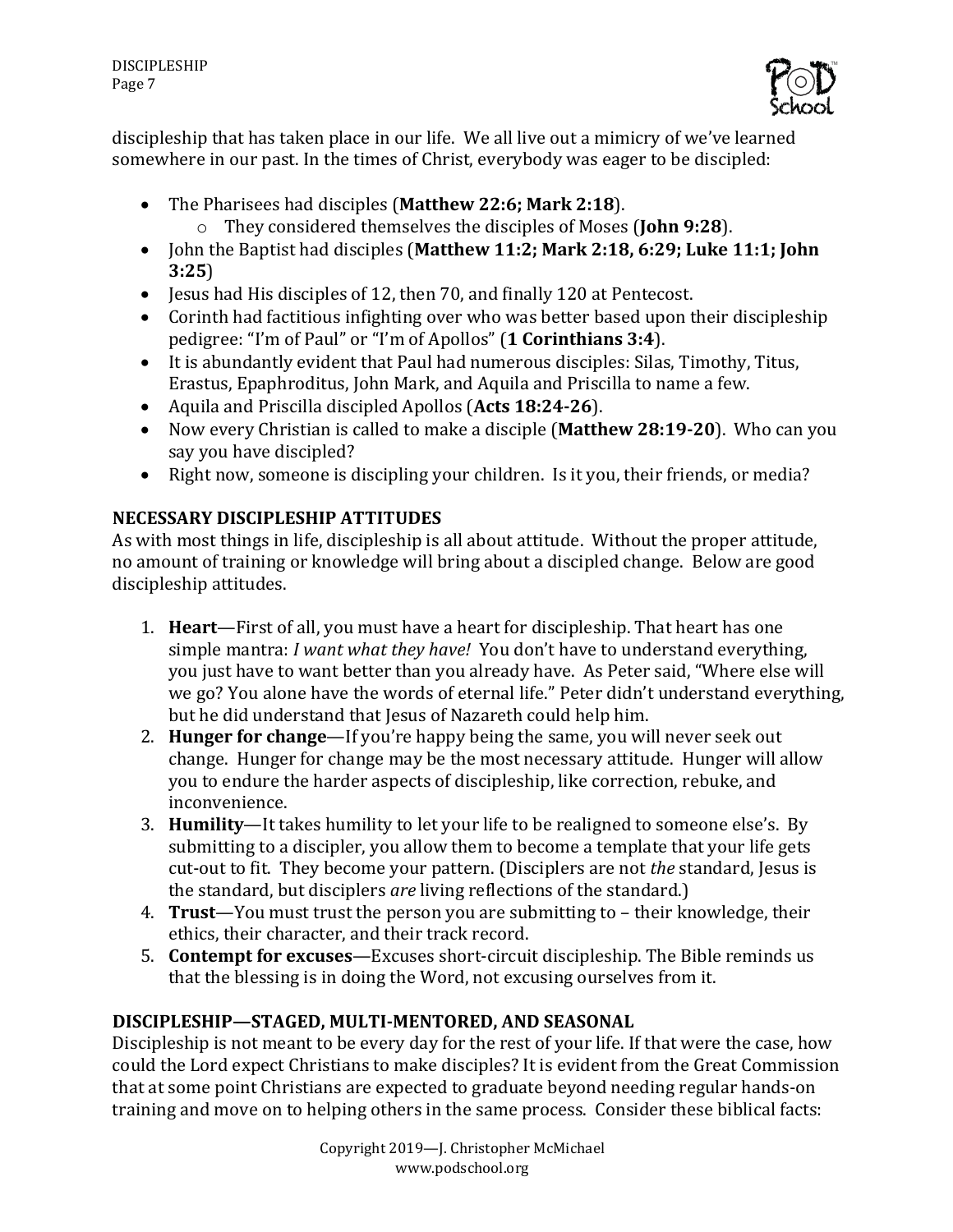

- **Staged**—Jesus only discipled the 12 disciples for 3.5 years. The 70 and the 120 were discipled for less time than that. The 12 disciples became the Twelve Apostles and were promoted to leading the early church in Acts 1. Once promoted to Apostleship, they began making their own disciples and administrating the early church.
- Multi-Mentored—Paul was mentored by Ananias in Syria, Peter, James the Lord's brother, and Barnabas. He was further trained by the elders at the Antioch church. He was promoted to early ministry with Barnabas approximately 15 years after his conversion. He did not lead his own ministry for another 2 or 3 years, at which time he took Silas and led his own missionary work (Acts 15:40-41).
- Multi-Mentored/Staged—Timothy was probably converted to Christianity under Paul's ministry during his extensive work in Lystra and Derbe (Acts 14:6-23). By the time Paul returned to Lystra and Derbe (Acts 16:1), Timothy was being promoted and commended by the brethren, having evidently been discipled by someone at the church. Paul took young Timothy under his wing and continued training him for ministry.
- **Seasonal—**After a certain season of ministry discipleship, Timothy was ready to be set in as a pastor. Paul ordained Timothy as the pastor of Ephesus and left him there to run things. After an unknown time, Timothy hit a rough spot and needed more help. This new season of discipleship came in the form of the epistle of 1 Timothy. Titus experienced the same pattern: discipled by Paul, installed as a pastor, then sent an epistle.

#### **MODERN APPLICATIONS**

Discipleship is designed to take you from convert to stable Christian in a short time. Its aim is to instill basic doctrine, Kingdom culture, work ethic, biblical morality, and a servant's heart. The biblical precedent indicates that it is possible to go from pagan to fledgling minister in 3 to 3.5 years. The **first stage** of discipleship will require:

- A heart that looks up to someone God has placed in your life, e.g. a spiritual mother, a mentor, etc.
- A regular Bible study (in addition to faithful church attendance).
- Service in the ministry of helps. Some things can only be learned by doing. Not all discipleship is classroom learning.

After you've matured and are a stable, dependable, knowledgeable Christian, you may only require a seasonal discipleship as new situations, battles, or callings arise. This is **seasonal discipleship**. Examples:

- Courtship, engagement, and marriage require a new season of discipleship frequently called pre-marital counseling.
- Starting a business, starting a church, or moving to become a missionary would also require another season of intense discipleship.
- Terminal diseases, death of a loved one, or divorce would require discipleship.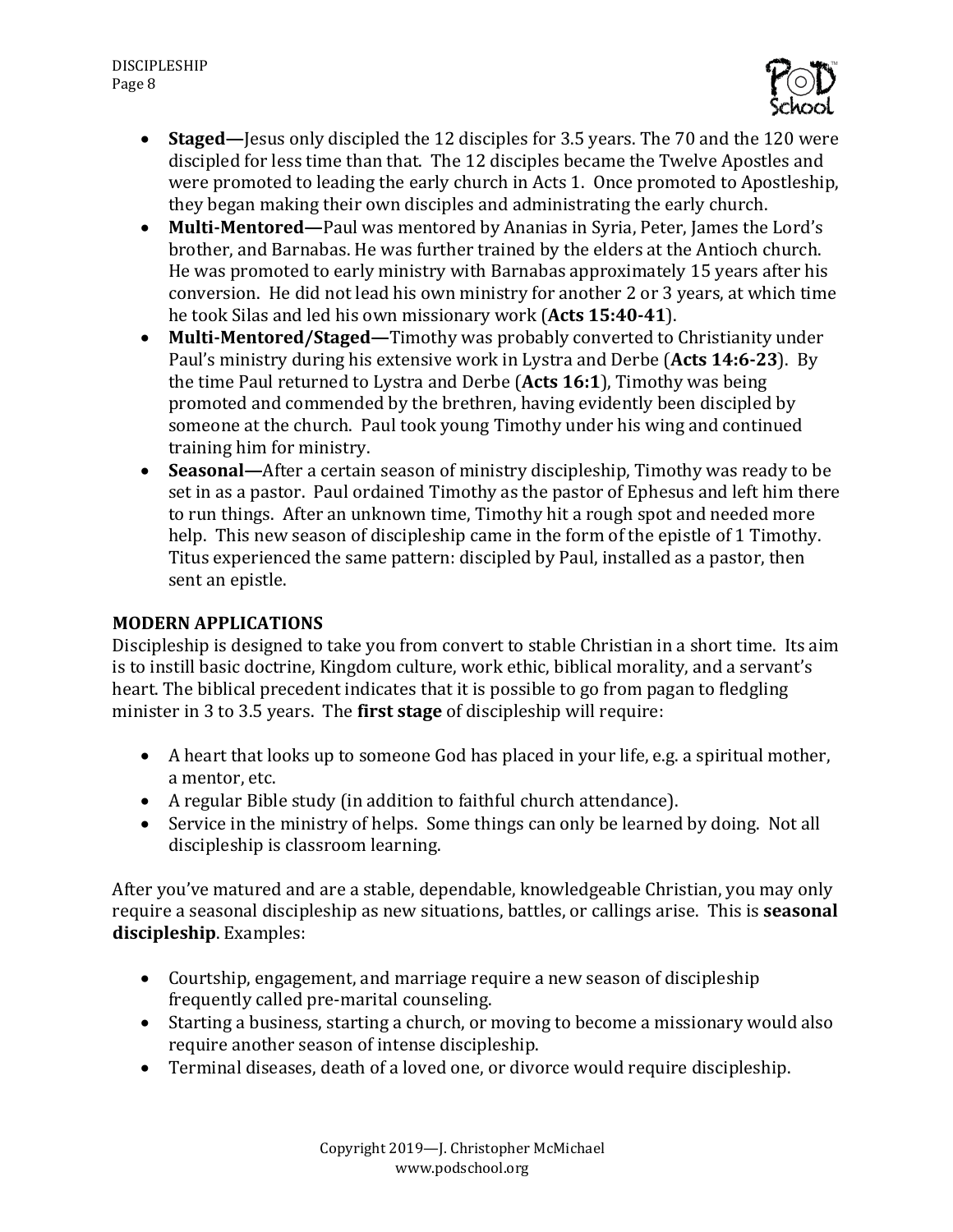

• Any major life transition, e.g. retirement, having a first child, buying a first home, becoming an empty nester, would all benefit from some form of discipleship.

There may arise a time when you need training in a precise area for which your current discipler is ill-equipped, at which time it might be necessary to get wisdom and training from someone else. Multiple mentors would be totally appropriate in scenarios such as:

- Praise and worship training
- Financial training
- Children's ministry training
- Evangelistic training
- Missions training
- Etc.

The two most critical keys to being discipled are observing and asking LOTS of questions. May God help us to both be a disciple and to make disciples.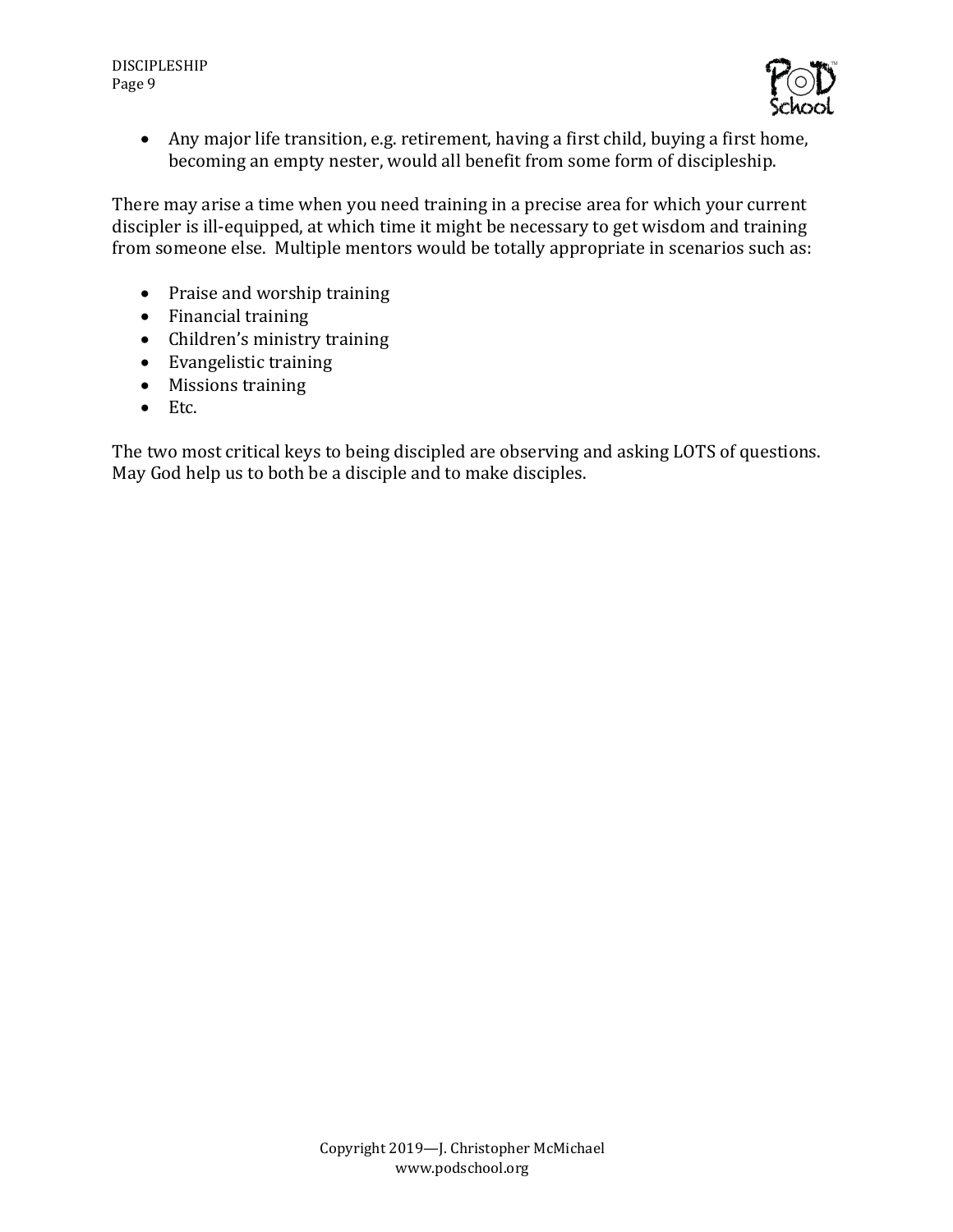

# **DISCIPLESHIP Lesson 3 Evidences Of Discipleship**

Jesus Christ declared that we would be known by our fruit. This means that concerning discipleship there should be fruit, or evidence, that we are being, or have been, discipled. The purpose of this lesson is to explore biblical signs and evidences of discipleship. Remember, it is possible to faithfully attend a local church and never be a real disciple of Jesus Christ. 

### **REPUTATION**

It has been observed that we can never lose our reputation; we only change it. Because, truth be told, we will always have a reputation of some sort. When a Christian has truly submitted to the discipleship process, it will define his or her life and cause others to take note.

• But Jehoshaphat said, Is there not here a prophet of the LORD, that we may enquire of the LORD by him? And one of the king of Israel's servants answered and said, Here is Elisha the son of Shaphat, which poured water on the hands **of Elijah. 2 Kings** 3:11

Though the teacher/disciple relationship is not overtly discussed in the Old Testament, patterns of such submission and learnership are evident throughout. Here, the new prophet on the scene is Elisha, yet his reputation was not one of mighty prophet (yet). It was that of "servant to Elijah." In essence, his reputation was based upon whom he *had* served and trained under and not what he *could* do. This introduces us to the concept of spiritual pedigree. You will be known for who trained you. Who can you say has trained or discipled you? Is their influence upon you evident?

- Kenneth Copeland, after interacting briefly with a friend of mine said, "I can tell you're one of Doc Barclay's boys."
- It would have been an honor to be able to say you served a Billy Graham or a Lester Sumrall for 35 years. No doubt their hand would have left an imprint on your life.
- In the martial arts, it is very honorable to meet people who trained directly under Bruce Lee, Jigoro Kano, or any of the Gracies.

From 1996-2007, I faithfully attended church, serving five different pastors. After 11 years of consistent promotion, I was finally promoted into fulltime ministry. Besides those five pastors, God has since added to me Dr. Barclay as my pastor and the late Pastor Stephen Okwokwo as a father and mentor. I currently have several other older fathers (and a few mothers) in the faith as well. I am constantly trying to honor them and serve them. They are my mentors. I hope to always have some spiritual role model in my life.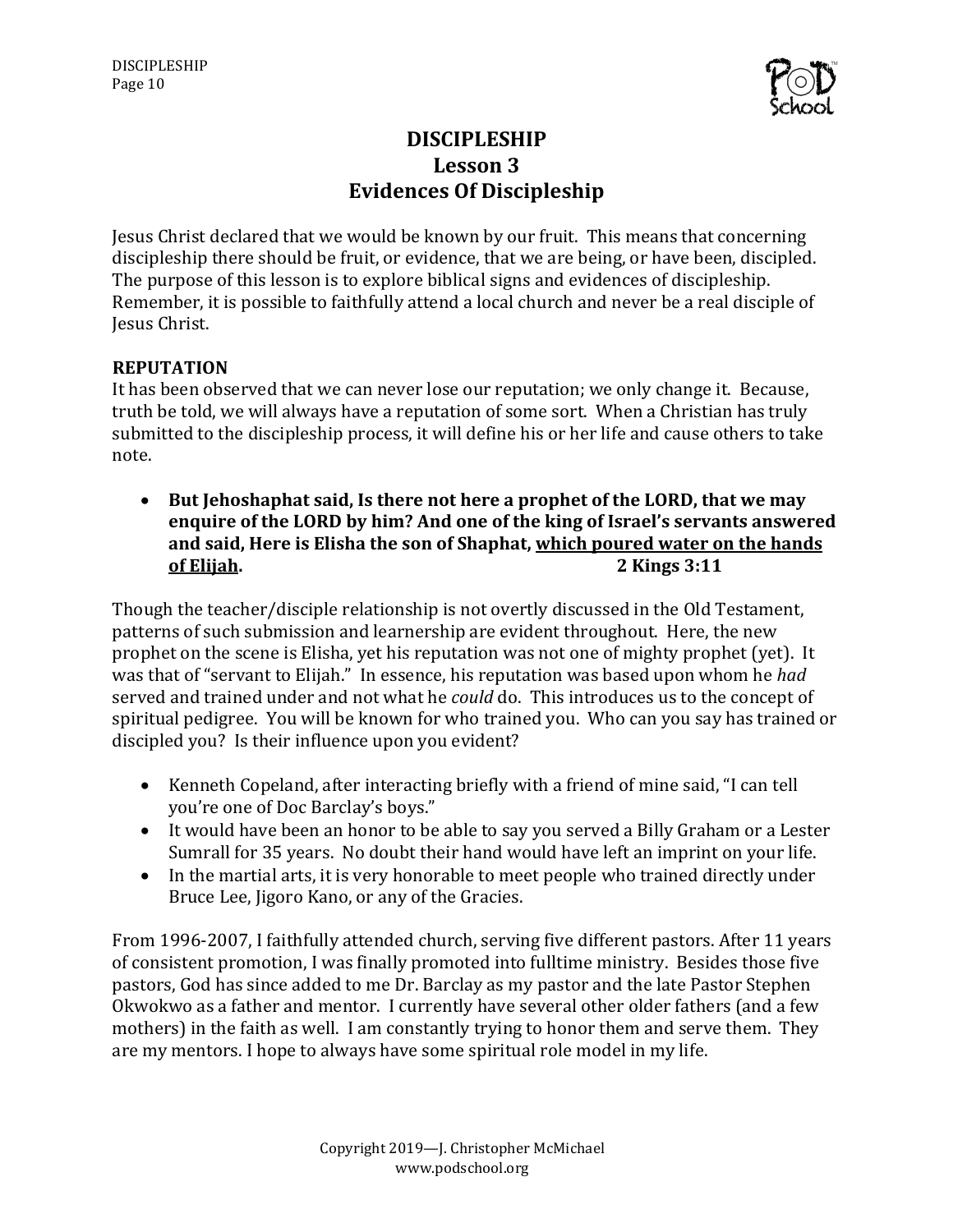

*What my mentors have taught me:* 

- All of my fathers and mentors speak (or did speak) of their lineage of faith. None of *them* were fatherless. Their testimony and success were tied to the training and discipleship of their pastors and mentors. I have always desired to have the same *testimony.*
- Pastor Vaughn had Pastor Bill McCrae and Rhema Bible Training Center.
- Pastor Darren also had Pastor Bill McCrae, Rhema, Christ for the Nations Institute, and *Dr. Barclay.*
- *Pastor Trey had Pastor Darren and Dr. Barclay.*
- Rev. Lucy Sheets had Dr. Lester Sumrall.
- *Pastor Okwokwo had Brother Cole.*
- *Dr. Barclay had Pastor Billy Fallings, Pastor John Osteen, Dr. Lester Sumrall, Dr. Roy* Hicks, Dr. George Evans, and Dr. Hilton Sutton.
- All of these ministers have/had a reputation for being submitted and teachable.
- The only ones that failed are those that left their discipler/mentor/pastor.

#### **HEART/VISION**

When a Christian has been discipled, part of their mentor's heart is transferred and their vision is caught. Discipleship does not just communicate knowledge, it transfers heart. Catching a mentor's heart is typically much more critical than learning their knowledge.

• But I trust in the Lord Jesus to send Timotheus shortly unto you, that I also may be of good comfort, when I know your state, <sup>20</sup>For I have no man **likeminded (***isopsychos***), who will naturally care for your state. <sup>21</sup>For all seek** their own, not the things which are Jesus Christ's. <sup>22</sup>But ye know the proof of him, that, as a son with the father, he hath served with me in the gospel. **Philippians 2:19-22**

Paul had numerous disciples: Titus, Erastus, Apollos, John Mark, Silas, Tychicus, Epaphroditus, Aquila and Priscilla, but according to Paul's own confession no one was as close or as trustworthy as Timothy. Timothy had caught Paul's mind. They were *isopsychos*—equal in soul. Timothy's mind, will, and emotions had come up to the level of Paul's. He was now a carbon-copy of Paul. Consequently, Paul promoted and used Timothy more than any of his other disciples. Have you caught your discipler's heart? Is their influence upon you evident?

*What my mentors have taught me:* 

- I am no longer just Chris McMichael. God has permitted me to become an *amalgamation of all of my fathers, pastors, and heroes.*
- There are times when I minister when I feel just like Dr. Barclay or Pastor Vaughn. A *few times I have felt like Dr. Lester Sumrall. I am happy to have followed them as they followed the Lord.*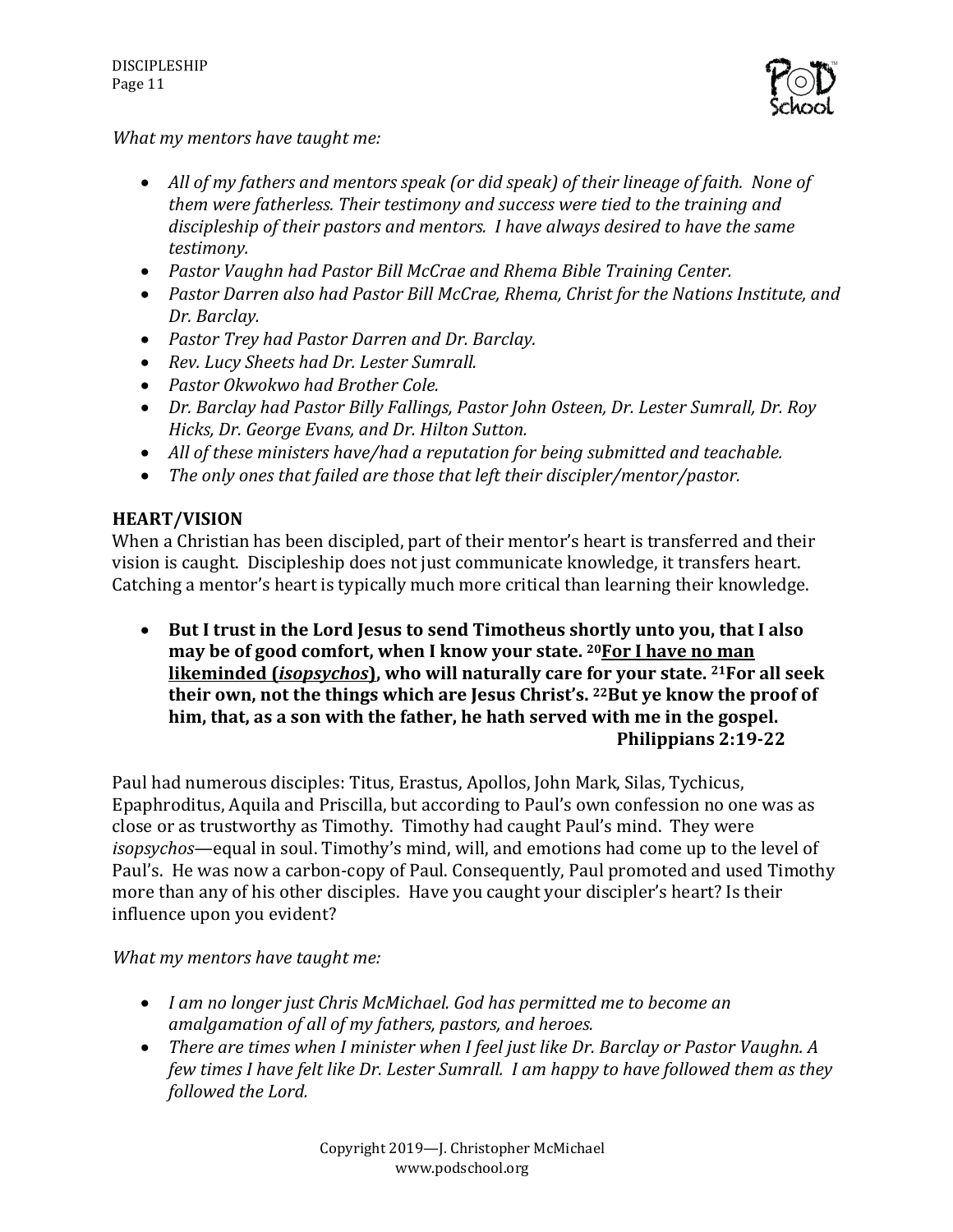

• *My heart and vision for the gospel and ministry have been shaped by all of my influencers. I no longer have my own vision. I no longer have a dream of any kind.* 

#### **PERSONALITY CHANGE**

One purpose of discipleship is to make you something you have not been able to accomplish on your own. This will inevitably bring about some sort of soul change. Because the aim of discipleship is to renew your mind, will, and emotions, being a real disciple will change your personality. Those that knew you pre-discipleship will undoubtedly be able to say, "Wow! You're different. You've changed. What happened to you?" This is a wonderful mark of discipleship we should embrace without fear. We all need to change somewhere in our personality. Never fight to stay the same. Fight to change.

• Now as they observed the confidence of Peter and John and understood that **they were uneducated and untrained men, they were amazed, and began to recognize them as having been with Jesus.** Acts 4:13 NASB

The rulers, elders, and scribes could tell that Peter and John had been discipled by Jesus because of their confidence despite their lack of education and formal training. Their changed personality amazed them! Discipleship changes personalities! Are you still the same in your soul? Is there any evidence of emotional growth? Have you found the courage and confidence that only walking with Jesus Christ can achieve?

*What* my mentors have taught me:

- *Boldness*—Pastor Vaughn was never afraid to confront sin in anybody's life, at any *place, at any time.*
- *Fearlessness—Pastor Okwokwo once said, "If you would spend one week with me, you would never fear anything again."* He feared nothing from anyone on any continent.
- *Compassion/Patience—Dr. Barclay is a master of mercy and longsuffering when it comes* to cutting people off due to sin. He strives to maintain relationships many *would avoid in hopes that he might help the wayward again one day.*

#### **SERVITUDE**

Another evidence of true biblical discipleship is the manifestation of heartfelt servitude. The sin nature does not naturally long to serve anyone but self. Servitude is a fruit of discipleship. Every epistle author opened their letters declaring themselves to be "a servant of Jesus Christ," or "a servant of God and of the Lord Jesus Christ."

• But ye shall not be so: but he that is greatest among you, let him be as the **younger; and he that is chief, as he that doth serve. Luke 22:26**

Serving is the only way to become great in the Kingdom. Greatness is not found in age or in lordship. It is only found in humility and laying down your life. This is not natural to the